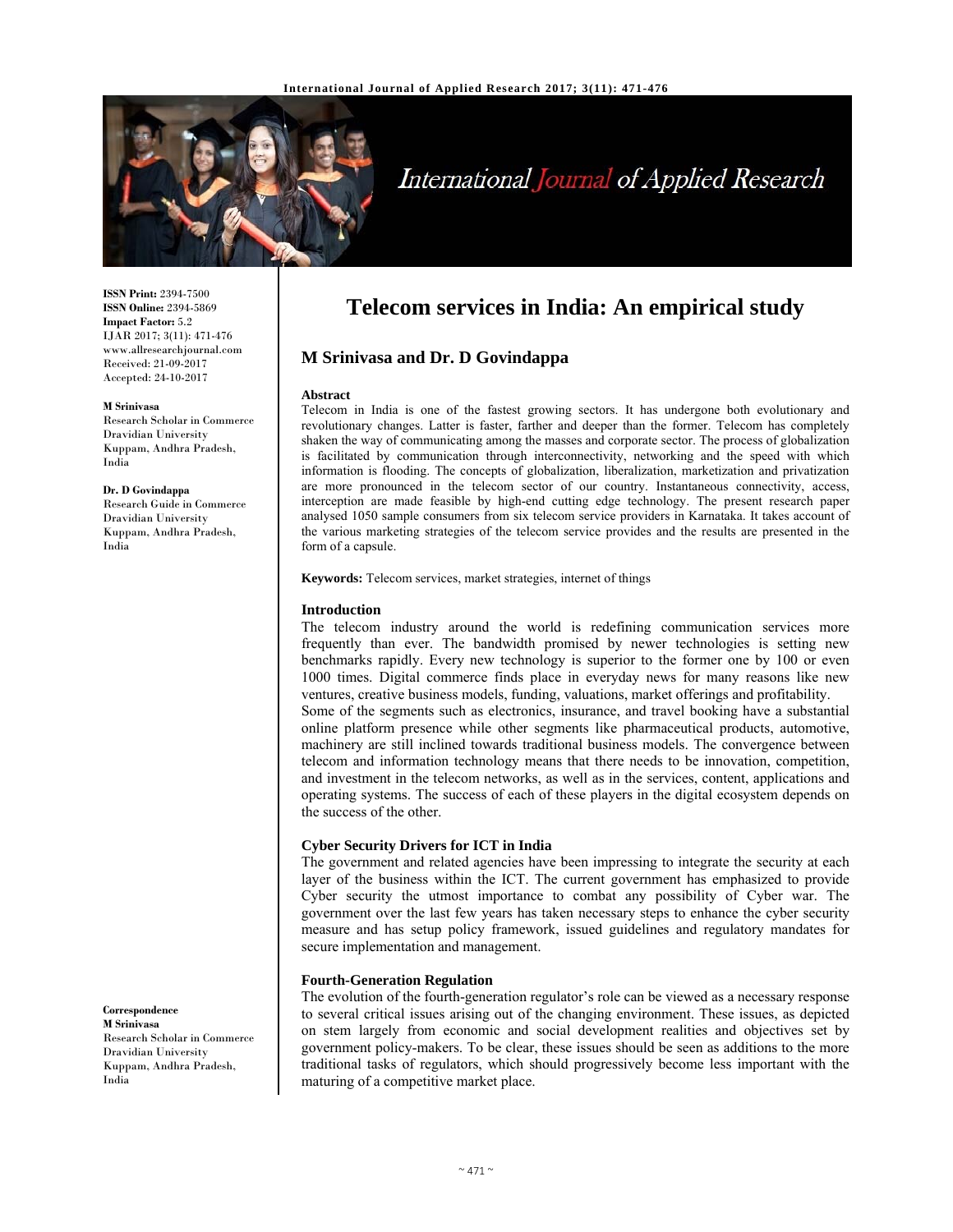| <b>Regulation in effect in India</b>       | <b>Focus Area</b>                                                                                                                                                                                                                          |
|--------------------------------------------|--------------------------------------------------------------------------------------------------------------------------------------------------------------------------------------------------------------------------------------------|
|                                            | Prohibits and penalizes unlawful interception of communication and tampering with messages<br>$\bullet$                                                                                                                                    |
| The Indian Telegraph Act and Rules         | sent over telegraphs                                                                                                                                                                                                                       |
|                                            | Licenses issued to Telecom Service Providers (TSPs) under this Act require TSPs to take                                                                                                                                                    |
|                                            | measures to safeguard the privacy of their customers and confidentiality of communications                                                                                                                                                 |
|                                            | Issued a direction seeking to implement the privacy and confidentiality related clauses in the<br>$\bullet$                                                                                                                                |
| Telecom Regulatory Authority of            | service providers' licenses                                                                                                                                                                                                                |
| India (TRAI) <sup>[2]</sup>                | Service providers are required to put in place an appropriate mechanism to prevent the reach of<br>$\bullet$<br>confidentiality on information belonging to the subscribers and privacy of communication                                   |
|                                            | Includes the security conditions in the UASL that are to be adhered to by the telecom service<br>$\bullet$                                                                                                                                 |
|                                            | providers                                                                                                                                                                                                                                  |
| Department of Telecom (DoT) <sup>[3]</sup> | Mandates in UASL to induct only those network elements which have been tested as per relevant<br>$\bullet$<br>contemporary Indian or International Security Standards and certified by authorized and certified<br>agencies/ labs in India |
|                                            | Provides directions to build national capacity in all areas - specifically security standards,<br>$\bullet$                                                                                                                                |
|                                            | security testing, interception and monitoring capabilities and manufacturing of critical telecom                                                                                                                                           |
| National Telecom Policy 201232             | equipment<br>$\bullet$                                                                                                                                                                                                                     |
|                                            | Mandates and enforces that the Telecom Service Providers take adequate measures to ensure the<br>security of the communication flowing through their network by adopting contemporary                                                      |
|                                            | information security                                                                                                                                                                                                                       |
|                                            | Mandates implementation of reasonable security practices and procedures with respect to<br>$\bullet$                                                                                                                                       |
| IT Amendment Act 2008 (ITAA                | Sensitive Personal Information of any individual                                                                                                                                                                                           |
| $2008$ <sup>[4]</sup>                      | Has provisions to penalize on fraudulent use of identity of an individual and criminalizes                                                                                                                                                 |
|                                            | wrongful disclosure of personal information in breach of lawful contract                                                                                                                                                                   |
| Amendment to the Unified Access            | Includes requirements such as existence of organizational Information Security Policy covering<br>$\bullet$<br>Security Management, Network Forensics & Hardening, conduct of Network penetration testing,                                 |
| Service license agreement 201134           | Risk assessment, establishment of security operations center (SOC), etc.                                                                                                                                                                   |
|                                            | The mission is to protect information and information infrastructure in cyber space, build<br>$\bullet$                                                                                                                                    |
|                                            | capabilities to prevent and respond to cyber threats, reduce vulnerabilities, and minimize damage                                                                                                                                          |
|                                            | from cyber incidents through a combination of institutional structures, people, processes,                                                                                                                                                 |
|                                            | technology and cooperation                                                                                                                                                                                                                 |
| National Cyber Security Policy,            | Aims at facilitating creation of secure computing environment and enabling adequate trust and<br>confidence in electronic transactions and also guiding stakeholders' actions for protection of                                            |
| 2013 (NCSP-2013) <sup>[5]</sup>            | cyber space                                                                                                                                                                                                                                |
|                                            | Aims at creating a secure cyber ecosystem and an assurance framework, encouraging open<br>$\bullet$                                                                                                                                        |
|                                            | standards, strengthening the regulatory framework, vulnerability management, promotion of                                                                                                                                                  |
|                                            | research and development in cyber security and enhancing our technical skill sets and human                                                                                                                                                |
|                                            | resources                                                                                                                                                                                                                                  |





**Fig 1:** The Evolving Role of regulators

**(Source:** Alan Horne. (2014). Fourth-Generation Regulation: A New Model of Regulation for The digital Ecosystem. Trends in Telecommunication Reform: Special Edition, 1-220)6.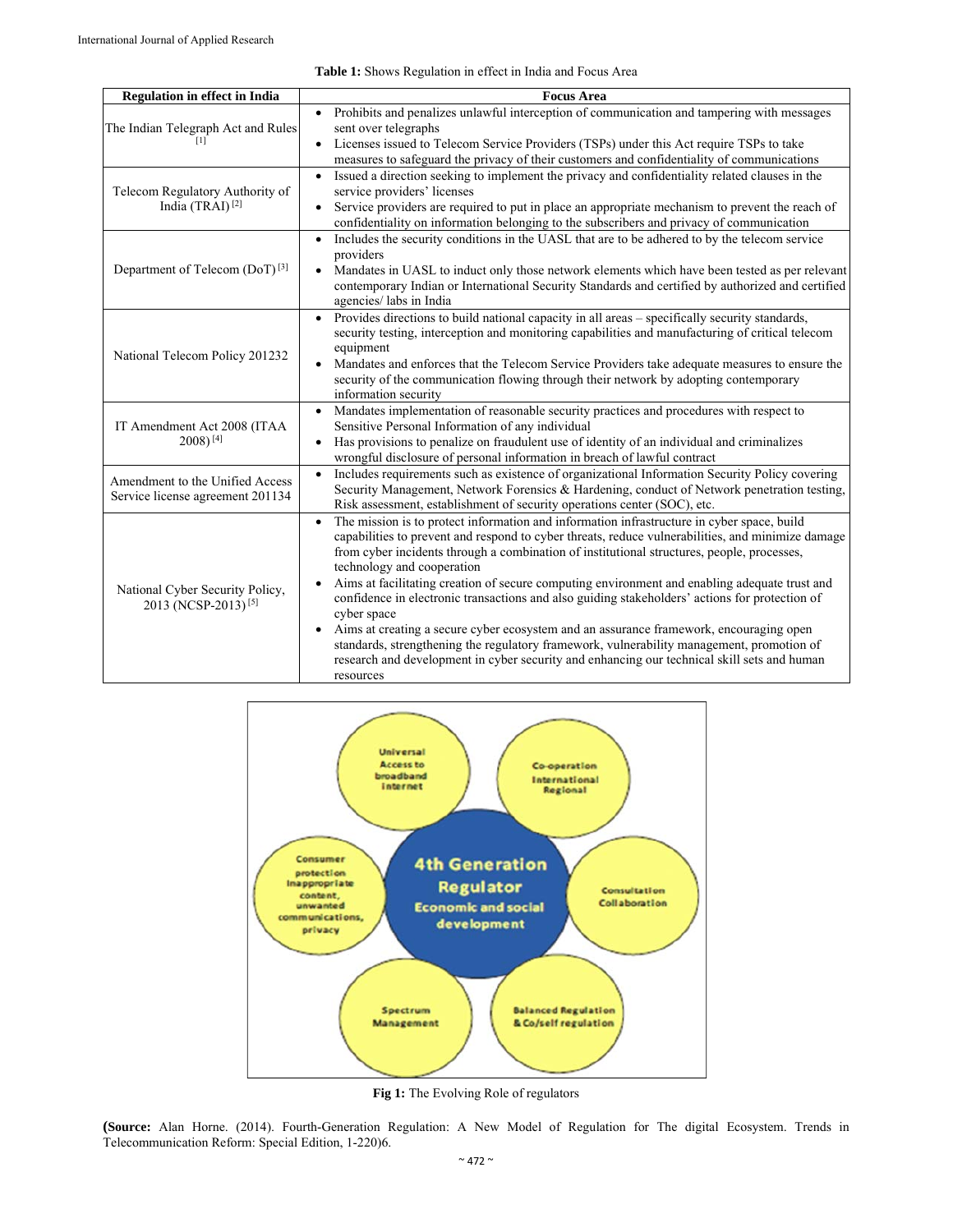## **Review of Literature**

Hemant Joshi  $[6]$  feel that the Internet of Things (IoT) is expected to be the next big thing in the mobile ecosystem and a key driver for further growth in cellular. Numerous services are planned for IoT over cellular networks, including utility meters, vending machines and automotive applications. There are already some IoT services use cases we see around, such as wearable. It is expected that the use of wearable consisting of multiple types of devices and sensors will become mainstream. Smart services will become pervasive in urban areas, and usage will also grow in suburban and rural areas (Hemant Joshi M. U.).

Torgovnik (2017) [7] opine that over the past 15 years, the rapid and widespread growth of the mobile telecommunications industry has helped women by increasing connectivity and access to goods, services, and information. In the developing world, the industry has supported employment and economic growth, helping bring hundreds of thousands of people out of poverty (Torgovnik, 2017).

Venkatram  $(2012)$   $[8]$  contends that the Telecommunications industry today is a key enabler of productivity across economies and societies. The Telecom industry is not only a significant contributor towards the economic activities of countries, but also towards the growth of other industries. In recent times, developing nations have witnessed significant transformation within this sector due to the impact it has had on their economies. The booming and emerging economies of China and India have been impacted the most by the rapid growth of the Telecom industry in the past decade (Rahul Venkatram, 2012).

Hemant Joshi (2015)<sup>[9]</sup> propounds that the Indian telecom industry has crossed two decades post privatization of this sector. Since then a lot of innovation, consolidation, and maturation have happened in the industry, and today we have 12 major mobile telecom operators operating in the country. Presently, the total revenue of telecom operators is about ₹ 1.8 trillion with a burden of ₹ 2.5 trillion debts with a dwindling voice and SMS revenue. This is happening due to severe tariff competition in case of voice and declining SMS revenue due to the advent of new instant messaging applications, etc. Operators are facing disruptive technologies, rapidly changing business rules, and intensified regulatory environment leading to eroding service margins. In this scenario, the only stabilizing factor for telecom operators is revenue generated from data provisioning and driving value from this data (Hemant Joshi B. D., 2015)

## **Sampling**

The sample size in respect of consumers from six telecom service providers in Karnataka is 1050.

## **Strengths, Weaknesses, Opportunities and Threats (SWOT)**

## **Analysis for Telecom Sector by Service Providers**

Both internal and external forces influence the telecom firms. The ever-changing competitive environment has redefined the way of functioning of telecom firms in our country. The sample firms were asked to indicate the SWOT variables. The common factors are arrayed at table 1

| <b>Strengths</b>                                                   | <b>Weaknesses</b>                                                                                              |
|--------------------------------------------------------------------|----------------------------------------------------------------------------------------------------------------|
| Huge investment                                                    | <b>Falling Prices</b>                                                                                          |
| Connectivity                                                       | <b>Centralized Decision Making</b>                                                                             |
| Range of Services                                                  | Lack of Indigenous R&D at low cost                                                                             |
| Abundant Value added services                                      | Sudden and unexpected change in regulatory                                                                     |
| Increasing Customer base                                           | Inability to cope with turbulent changes like very high<br>expectation of consumers about services             |
| Cutting-edge technology                                            | Customer complaints                                                                                            |
| <b>Brand Image</b>                                                 | Lack of Indigenous technology at affordable Price                                                              |
| <b>Talented Work Force</b>                                         |                                                                                                                |
| <b>Infrastructure Sharing</b>                                      |                                                                                                                |
| <b>Opportunities</b>                                               | <b>Threats</b>                                                                                                 |
| <b>Untapped Markets</b>                                            | Falling ARPU vis-à-vis galloping Operational Expenditure<br>(OPEX).                                            |
| Rural Coverage leveraging Government Policy                        | Tough Competition                                                                                              |
| <b>Wealth Creation</b>                                             | Availability of wide range of SIM based CDMA handsets<br>at low range on par with availability of GSM handsets |
| Acquisitions, Mergers and strategic alliances                      | Technological obsolescence                                                                                     |
| <b>FDI</b>                                                         | Spectrum Policy                                                                                                |
| Easy Licensing for various Services like NLD, ILD<br>operations    | Customer Churn and retention Management                                                                        |
| Increased demand from Top Corporate houses for<br>telecom services | Transparent and two- way IUC agreements                                                                        |
| Going Global                                                       | Regulatory initiated policy for Revenue Sharing                                                                |
|                                                                    | Bad word of Mouth                                                                                              |
|                                                                    | Fraudulent Customers and collection                                                                            |

**Table 2:** Strengths, Weakness, Opportunities and Threat Analysis for Service Providers

**Source:** Primary Data

## *Hypothesis* **Testing**

The entry of private firms has brought in a deluge of formidable challenges, opportunities and threats in the telecom industry.

A. Conducive Environment arising out of opening up of the sector for private participation (Service Providers' Data Analysis)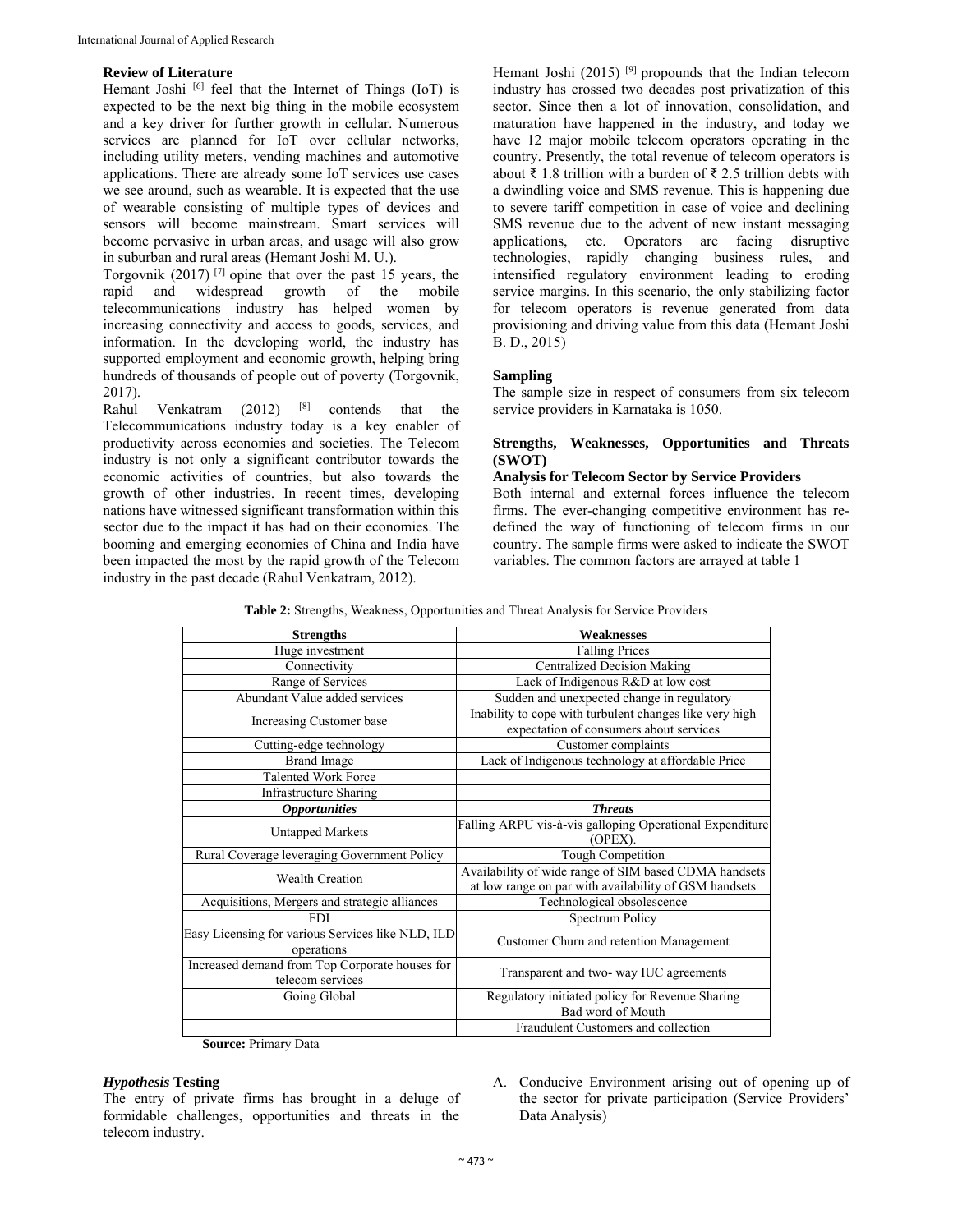| Sl. No                  | Parameter                                                                    | Chi-Square Value at 0.5 percent<br>level of significance | <b>Remarks</b> |  |
|-------------------------|------------------------------------------------------------------------------|----------------------------------------------------------|----------------|--|
| 1                       | Technology                                                                   | 0.655                                                    | Insignificant  |  |
| $\overline{c}$          | Competition                                                                  | 0.624                                                    | Insignificant  |  |
| $\overline{\mathbf{3}}$ | Liberalization                                                               | 0.636                                                    | Insignificant  |  |
| $\overline{4}$          | Privatization                                                                | 0.649                                                    | Insignificant  |  |
| 5                       | Flow of FDI                                                                  | 0.499                                                    | significant    |  |
| 6                       | Inflation and deflation                                                      | 0.382                                                    | significant    |  |
| $\overline{7}$          | Cultural change                                                              | 0.552                                                    | Insignificant  |  |
| $\overline{8}$          | <b>Regulatory Mechanisms</b>                                                 | 0.611                                                    | Insignificant  |  |
| 9                       | Globalization                                                                | 0.614                                                    | Insignificant  |  |
| 10                      | Amendments to the telegraphic acts                                           | 0.699                                                    | Insignificant  |  |
| 11                      | Population                                                                   | 0.545                                                    | Insignificant  |  |
| 12                      | Emergence of infotech society                                                | 0.632                                                    | Insignificant  |  |
| 13                      | Surging purchasing power                                                     | 0.599                                                    | Insignificant  |  |
|                         | <b>Opportunities</b>                                                         |                                                          |                |  |
| $\mathbf{1}$            | <b>Untapped Market</b>                                                       | 0.714                                                    | Insignificant  |  |
| $\overline{c}$          | Technological innovations                                                    | 0.684                                                    | Insignificant  |  |
| $\overline{\mathbf{3}}$ | Range and quality of services                                                | 0.498                                                    | significant    |  |
| $\overline{\mathbf{4}}$ | Network coverage and foot prints                                             | 0.501                                                    | Insignificant  |  |
| $\overline{5}$          | Plunging prices/call Rates                                                   | 0.584                                                    | Insignificant  |  |
| $\overline{6}$          | Demand from corporate clientage                                              | 0.491                                                    | significant    |  |
| $\overline{7}$          | Infrastructure sharing                                                       | 0.522                                                    | Insignificant  |  |
|                         | <b>Challenges and Threats</b>                                                |                                                          |                |  |
| $\mathbf{1}$            | <b>Billing</b> problems                                                      | 0.382                                                    | significant    |  |
| $\overline{c}$          | Customer retention and effective churn<br>management                         | 0.356                                                    | significant    |  |
| 3                       | Hassle free services                                                         | 0.594                                                    | Insignificant  |  |
| $\overline{4}$          | Rapid technological obsolescence                                             | 0.676                                                    | Insignificant  |  |
| 5                       | Network Security                                                             | 0.614                                                    | Insignificant  |  |
| 6                       | Telecom frauds                                                               | 0.436                                                    | significant    |  |
| $\overline{7}$          | Fulfilling all regulatory formalities                                        | 0.541                                                    | Insignificant  |  |
| $\overline{8}$          | Tactful investment decisions                                                 | 0.489                                                    | significant    |  |
| $\overline{9}$          | Oligopolistic market features                                                | 0.671                                                    | Insignificant  |  |
| 10                      | Cultural shocks                                                              | 0.522                                                    | Insignificant  |  |
| 11                      | Retaining skilled manpower                                                   | 0.584                                                    | Insignificant  |  |
| 12                      | Adaptability to change in the telecom<br>environment                         | 0.536                                                    | Insignificant  |  |
| 13                      | The very survival and long term growth                                       | 0.644                                                    | Insignificant  |  |
| 14                      | Bad word of mouth / Maligning canvas                                         | 0.576                                                    | Insignificant  |  |
| 15                      | Spectrum allocation                                                          | 0.671                                                    | Insignificant  |  |
| 16                      | Complying with IUC agreements                                                | 0.689                                                    | Insignificant  |  |
| 17                      | Controlling galloping OPEX                                                   | 0.655                                                    | Insignificant  |  |
| 18                      | <b>High Customer Expectations</b>                                            | 0.634                                                    | Insignificant  |  |
| 19                      | Absence of indigenous telecom equipment<br>manufacture like various handsets | 0.611                                                    | Insignificant  |  |
| 20                      | Changing business environment                                                | 0.699                                                    | Insignificant  |  |

| <b>Table 3:</b> Shows Parameter Chi-Square Value at 0.5 percent level of significance and Remarks |
|---------------------------------------------------------------------------------------------------|
|---------------------------------------------------------------------------------------------------|

From the above Chi-square analysis results, it shows that, the hypothesis "*The entry of private firms has brought in a deluge of formidable challenges, opportunities and threats in the telecom industry"* is proved beyond doubt. The figures indicate that at 0.5 percent level of significance, the Chi-Square values for majority of the parameters show more than 0.05 values. It can, therefore, be inferred that the statistical relationship between conducive environment and the entry of private service providers- their consequential ramifications, that is, an innumerable opportunities, challenges and threats has arisen for the telecom players in

our country. The tentative statement received insignificant opinions from the service provider respondents. Hence, the stated hypothesis hold good.

To corroborate the aforesaid hypothesis, sample telecom firm respondents have given SWOT analysis for telecom Industry in India, which are analyzed elaborately, consciously and meaningfully in table 1 above.

B. Conducive Environment arising out of opening up of the sector for private participation (Corporate customer Respondents' Data Analysis)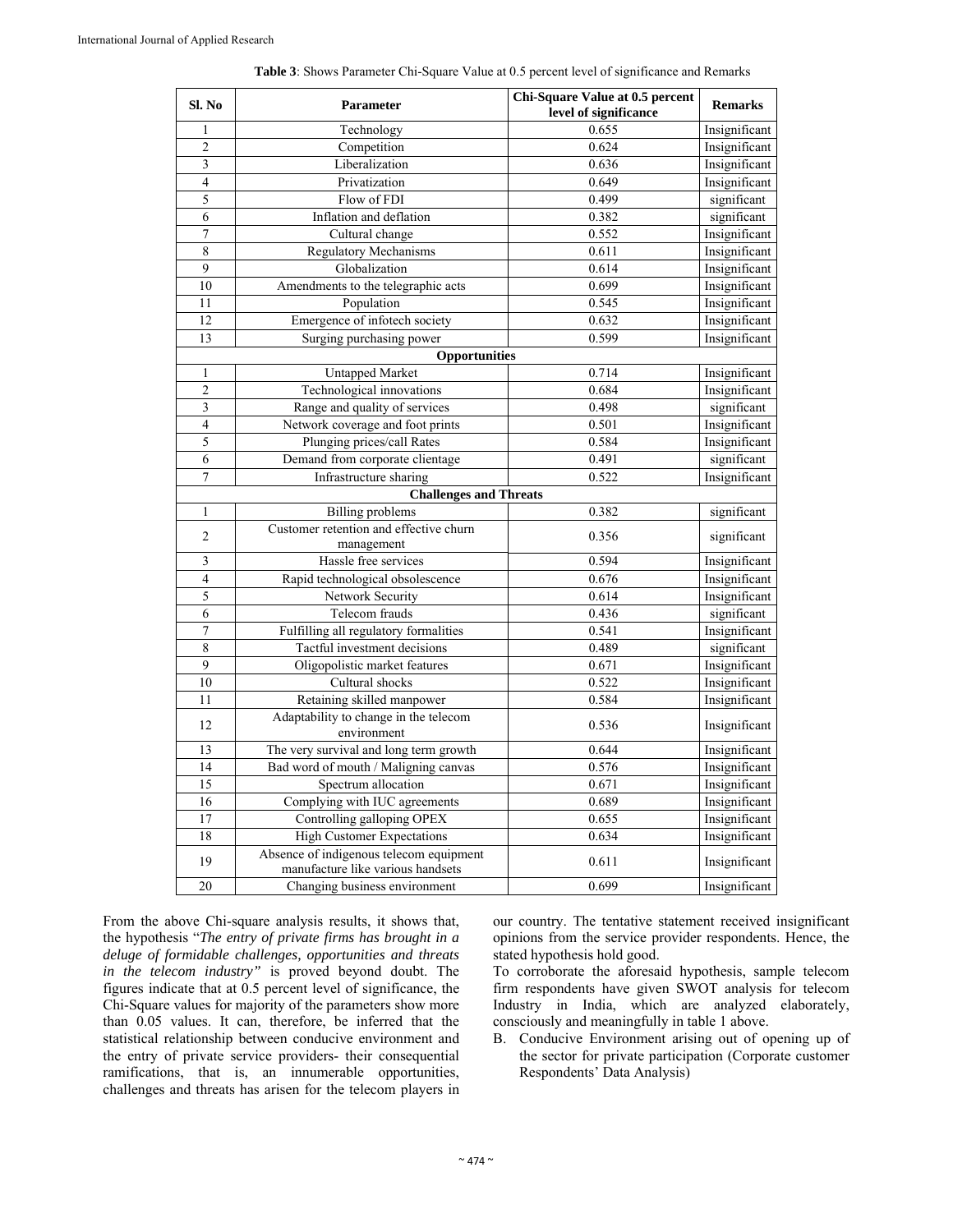| Sl. No         | <b>Parameter</b>                                                              | Chi-Square Value at 0.5 percent<br>level of significance | <b>Remarks</b> |  |
|----------------|-------------------------------------------------------------------------------|----------------------------------------------------------|----------------|--|
|                | <b>Opportunities</b>                                                          |                                                          |                |  |
|                | On-line/virtual marketing                                                     | 0.655                                                    | Insignificant  |  |
| $\overline{2}$ | High transmission of data in virtually real time                              | 0.612                                                    | Insignificant  |  |
| 3              | Reduced transaction costs                                                     | 0.584                                                    | Insignificant  |  |
| 4              | Audio and video conferencing                                                  | 0.532                                                    | Insignificant  |  |
| 5              | Voice and data connectivity anywhere anytime                                  | 0.514                                                    | Insignificant  |  |
| 6              | Range and quality of services                                                 | 0.522                                                    | Insignificant  |  |
| 7              | Reduced OPEX because of Telecom Facility                                      | 0.541                                                    | Insignificant  |  |
|                | <b>Challenges and Threats</b>                                                 |                                                          |                |  |
|                | Falling call-rates                                                            | 0.623                                                    | Insignificant  |  |
| $\mathfrak{D}$ | <b>Billing</b> problems                                                       | 0.499                                                    | significant    |  |
| 3              | Increased competition                                                         | 0.541                                                    | Insignificant  |  |
| 4              | Technological obsolescence                                                    | 0.381                                                    | significant    |  |
| 5              | Globalization of business                                                     | 0.549                                                    | Insignificant  |  |
| 6              | Getting SLA commitments by TSPs                                               | 0.326                                                    | significant    |  |
| 7              | Technological acquirement by TSPs to suit the<br>needs of corporate customers | 0.501                                                    | Insignificant  |  |

|  |  | <b>Table 4:</b> Shows Parameter Chi-Square Value at 0.5 percent level of significance and Remarks |
|--|--|---------------------------------------------------------------------------------------------------|
|  |  |                                                                                                   |

The corporate customer respondents too have conceded the fact that the conducive environment arising about of opening up of the telecom sector to the private competition has heralded a plethora of opportunities to the telecom firms and at the same time benefited to the corporate customer in terms of enhanced and wider range of services with good QOS. The sector is not an exception to facing challenges and threats on equal footing. The infuse of domestic and origin competition in the sector created dramatic and unimaginable paradigm shifts. The hypothesis that "*The entry of private firms has brought in a deluge of formidable challenges, opportunities and threats in the telecom* 

*industry"* was tested by using Chi-Square analysis. The results at 0.5 percent level of significance show the calculated values above 0.05 which can be construed as 'insignificant'. In addition, the SWOT analysis indicated by the corporate customers on the scenario of the telecom sector at present endorses the fact that there exists opportunities, challenges and threats for the telecom players. Hence, from the perspective of the corporate customers the aforesaid hypothesis holds water.

C. Conducive Environment arising out of opening up of the sector for private participation (Individual customer Respondents' Data Analysis)

| Sl. No         | <b>Parameter</b>                                   | Chi-Square Value at 0.5 percent<br>level of significance | <b>Remarks</b> |
|----------------|----------------------------------------------------|----------------------------------------------------------|----------------|
|                | Opportunities                                      |                                                          |                |
|                | Improved network coverage                          | 0.612                                                    | Insignificant  |
| $\overline{c}$ | Connectivity                                       | 0.645                                                    | Insignificant  |
| 3              | Service on demand                                  | 0.655                                                    | Insignificant  |
| 4              | <b>Enhanced teledensity</b>                        | 0.394                                                    | significant    |
| 5              | Rural coverage                                     | 0.419                                                    | significant    |
| 6              | Employment generation                              | 0.612                                                    | Insignificant  |
| 7              | Better quality and standard of living              | 0.641                                                    | Insignificant  |
| 8              | Improved service                                   | 0.513                                                    | Insignificant  |
| 9              | Instantaneous exchange of data/text/image          | 0.542                                                    | Insignificant  |
| 10             | Furthering InfoTech society concept to rural areas | 0.539                                                    | Insignificant  |
| 11             | Vast untapped rural market                         | 0.655                                                    | Insignificant  |
|                | <b>Challenges and Threats</b>                      |                                                          |                |
| 1              | Inadequate telecom infrastructure                  | 0.649                                                    | Insignificant  |
| $\overline{c}$ | Inadequate investments                             | 0.316                                                    | significant    |
| 3              | Increasing share holders' value                    | 0.349                                                    | significant    |
| 4              | Tariff clarity                                     | 0.509                                                    | Insignificant  |
| 5              | Complaint resolution                               | 0.655                                                    | Insignificant  |
| 6              | Mass individual customization                      | 0.601                                                    | Insignificant  |
| 7              | connectivity in the first attempt                  | 0.498                                                    | significant    |
| 8              | No indigenous hardware equipments                  | 0.514                                                    | Insignificant  |
| 9              | Cut-throat competition in the sector               | 0.655                                                    | Insignificant  |
| 10             | Churn                                              | 0.656                                                    | Insignificant  |
| 11             | High customer expectation                          | 0.686                                                    | Insignificant  |

**Table 5:** Shows Parameter Chi-Square Value at 0.5 percent level of significance and Remarks

The individual customer respondents are in tune with the corporate customers. The former endorses a majority of latter's view. The Chi-Square results on the above parameters clearly indicate the value more than 0.05. It can

be inferred that the statistical relationship of the fact that the entry of private players in the industry has opened up several new hitherto unexploited opportunities. The antithesis of closed economy paradigm is ruling the roost in the